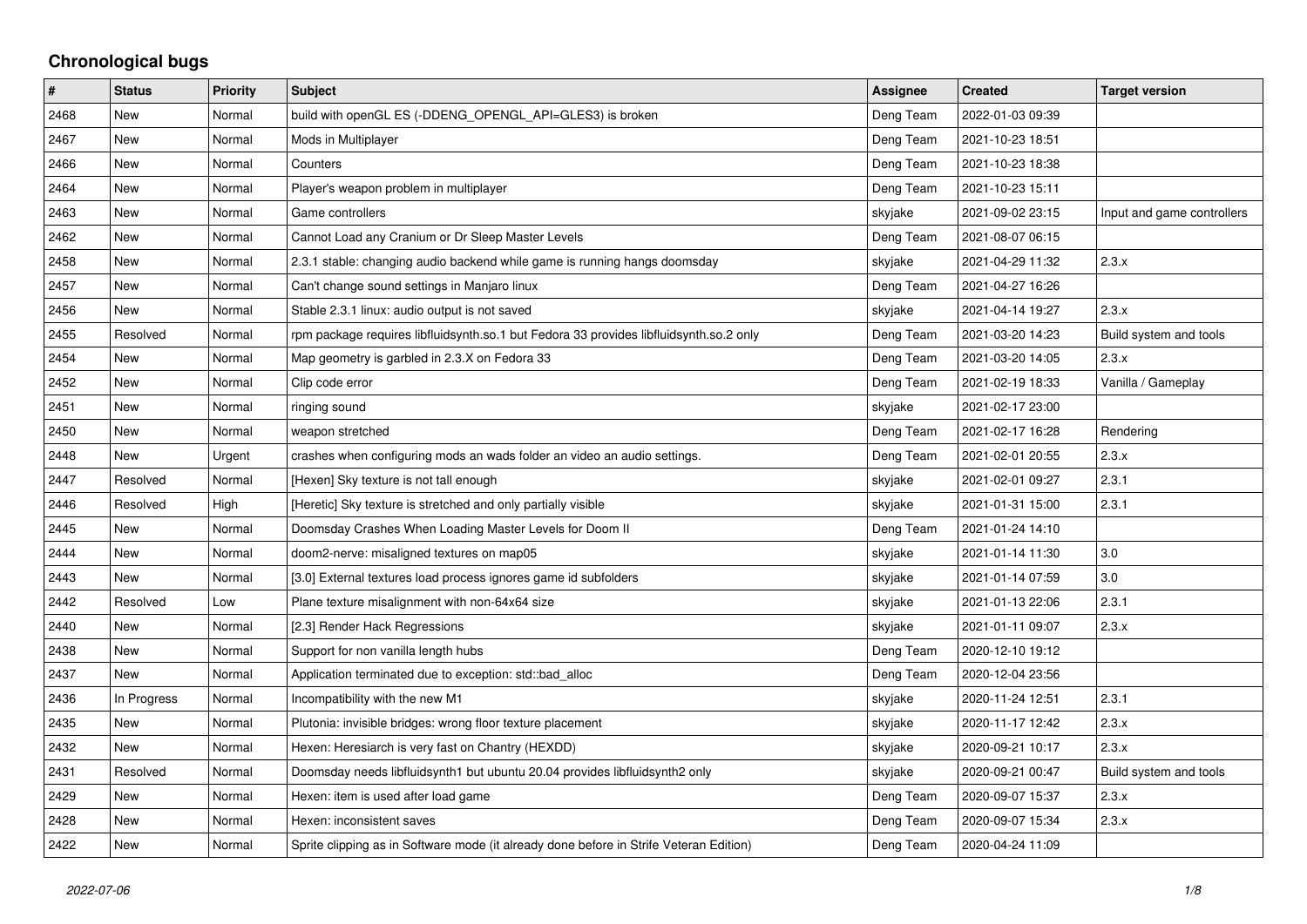| $\pmb{\#}$ | <b>Status</b> | <b>Priority</b> | Subject                                                                                                     | <b>Assignee</b> | <b>Created</b>   | <b>Target version</b>      |
|------------|---------------|-----------------|-------------------------------------------------------------------------------------------------------------|-----------------|------------------|----------------------------|
| 2421       | <b>New</b>    | Lowest          | Multiplayer "zombie player" voodoo spawnspot                                                                | Deng Team       | 2020-04-19 15:39 |                            |
| 2414       | New           | Normal          | Doomsday parses subfolders regardless of the position of the "Subdirs" switch in the "Data Files"<br>window | Deng Team       | 2020-02-08 14:18 |                            |
| 2404       | New           | Normal          | <b>REKKR</b> compatibility issues                                                                           | skyjake         | 2020-01-22 06:32 | Modding                    |
| 2399       | <b>New</b>    | Normal          | [Render hack] TNT map21: Transparent doors                                                                  | skyjake         | 2020-01-13 07:10 | 2.3.x                      |
| 2398       | New           | Normal          | Incorrect texture mapping                                                                                   | Deng Team       | 2020-01-07 15:57 |                            |
| 2388       | New           | Normal          | [Heretic] Stuck monsters can close the "open stay" door                                                     | Deng Team       | 2019-12-31 09:48 | Modding                    |
| 2386       | New           | Normal          | [Render hack] Alien Vendetta map09: Arched upper textures (facing an unclosed sector)                       | skyjake         | 2019-12-31 08:55 | 2.3.x                      |
| 2385       | New           | Normal          | [Heretic] Deactivating a one-time teleport                                                                  | Deng Team       | 2019-12-31 08:54 | Modding                    |
| 2382       | New           | High            | Recognizing IWAD/PWAD files with more accuracy (using CRC-32)                                               | skyjake         | 2019-12-27 12:52 | 2.3.x                      |
| 2376       | In Progress   | Low             | Map geometry is garbled using GCC 5 on Fedora                                                               | skyjake         | 2019-12-23 07:52 | Build system and tools     |
| 2370       | In Progress   | Normal          | [2.3 Unstable] Render Hack Regressions                                                                      | skyjake         | 2019-12-14 21:12 | Rendering                  |
| 2367       | New           | Low             | [Unix] If directory "/usr/share/doomsday/data" exists, core packages not found                              | skyjake         | 2019-12-11 06:09 | 2.3.x                      |
| 2363       | New           | Normal          | Light Amplification powerup doesn't affect psprite 3D models                                                | skyjake         | 2019-12-06 06:22 | 2.3.x                      |
| 2354       | In Progress   | Normal          | Compatibility with TNT: Revilution (MAP30)                                                                  | skyjake         | 2019-11-26 15:49 | Modding                    |
| 2350       | New           | Low             | [Doom] Status bar drawing glitch in Doom Registered v1.1                                                    | skyjake         | 2019-11-02 21:29 | Vanilla / Gameplay         |
| 2337       | Feedback      | Normal          | No doom II can be selected from the master list in the server tab                                           | tacgnol         | 2019-06-26 04:35 | 2.3.x                      |
| 2334       | New           | High            | Client should load server's data files when connecting via command line                                     | skyjake         | 2019-06-24 14:40 | 2.3.x                      |
| 2332       | New           | Normal          | Duplicate server entries on master-server                                                                   |                 | 2019-06-24 14:39 | Multiplayer                |
| 2331       | New           | Normal          | Server doesn't check wads (connecting via command line)                                                     |                 | 2019-06-24 14:37 | Multiplayer                |
| 2329       | New           | Normal          | Gnome Icon                                                                                                  |                 | 2019-05-01 19:32 | 3.0                        |
| 2328       | New           | Low             | Not all official releases of IWADs are recognized (e.g., older than v1.9)                                   | skyjake         | 2019-04-25 03:08 | 2.3.x                      |
| 2326       | New           | High            | [Doom] PRCP map32; player incorrectly spawning as camera                                                    |                 | 2019-04-06 15:47 | Modding                    |
| 2324       | New           | Normal          | Sky texture issue upon MOD loading/unloading in game                                                        |                 | 2019-03-24 22:24 | Modding                    |
| 2323       | <b>New</b>    | Normal          | Saved games are deleted after opening game                                                                  |                 | 2019-03-10 23:38 |                            |
| 2310       | New           | Low             | [UI] Metadata text wrapping: should force-break very long words in Package Info popup                       | skyjake         | 2018-12-18 15:26 | 2.3.x                      |
| 2308       | New           | Normal          | [UI] Package tags need to wrap to multiple lines                                                            | skyjake         | 2018-12-16 16:13 | 2.3.x                      |
| 2301       | New           | Normal          | Restart playing MIDI music using new soundfont after changing soundfont in Settings                         |                 | 2018-12-11 21:13 | 2.3.x                      |
| 2282       | New           | Normal          | Doom64 Absolution uncaught exception                                                                        |                 | 2018-09-10 12:44 | Modding                    |
| 2265       | New           | Normal          | [Windows] Improved fullscreen Alt-Tab / focus lost behavior                                                 | skyjake         | 2017-10-30 07:29 | Input and game controllers |
| 2262       | New           | Normal          | [Hexen] Quest switches in Griffin Chapel aren't working                                                     | skyjake         | 2017-08-08 06:50 | Vanilla / Gameplay         |
| 2259       | New           | Normal          | Mouse unusable on ArchLinux with Gnome / Wayland                                                            |                 | 2017-07-23 16:26 | 3.0                        |
| 2258       | New           | Normal          | [Doom] Falling through 3D bridges                                                                           |                 | 2017-07-21 03:40 | Vanilla / Gameplay         |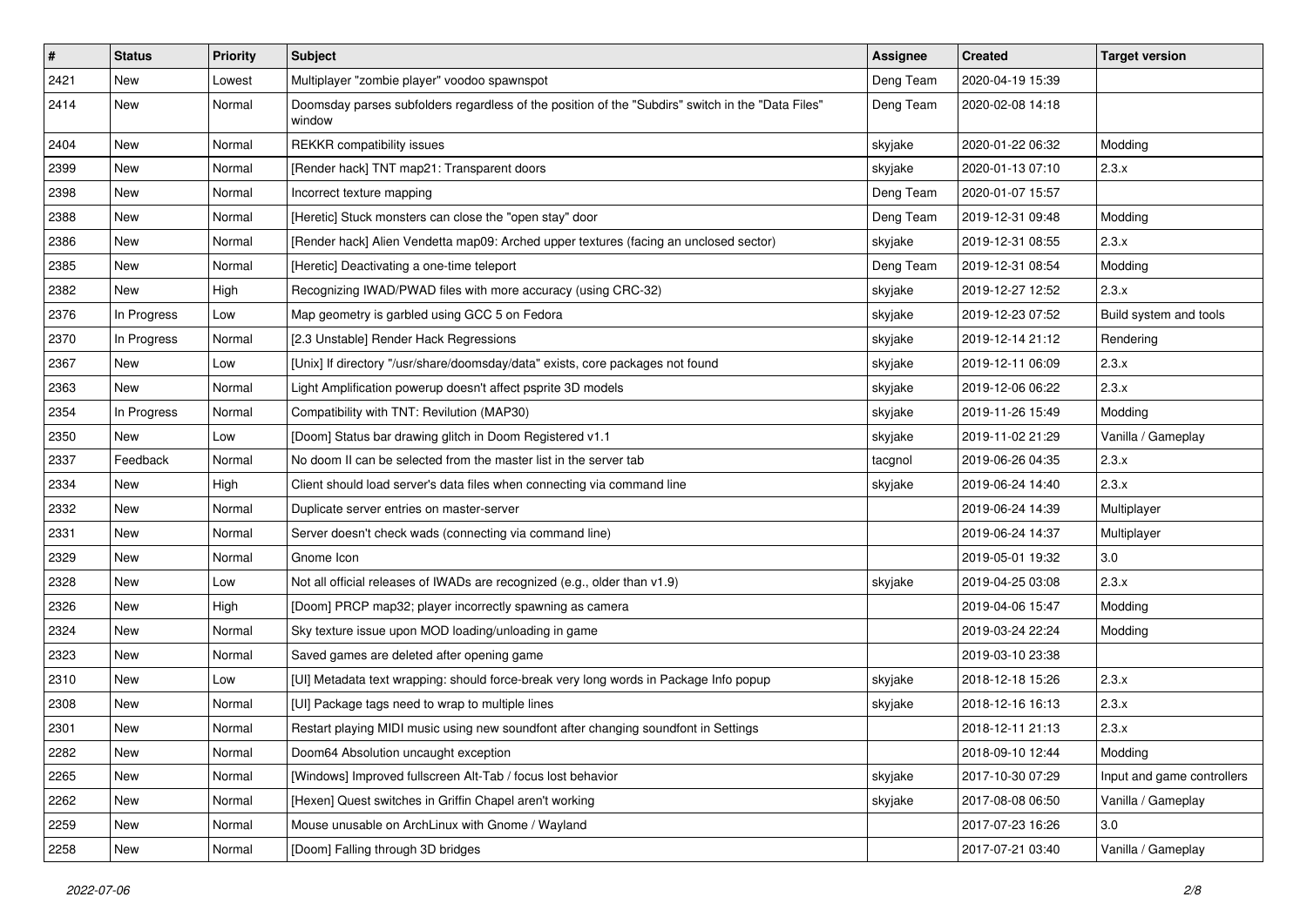| $\pmb{\#}$ | <b>Status</b> | <b>Priority</b> | Subject                                                                                                       | <b>Assignee</b> | <b>Created</b>   | <b>Target version</b> |
|------------|---------------|-----------------|---------------------------------------------------------------------------------------------------------------|-----------------|------------------|-----------------------|
| 2257       | New           | Normal          | FIREBLU texture replacements blink in Doom II                                                                 |                 | 2017-07-17 04:19 | Rendering             |
| 2256       | <b>New</b>    | Normal          | Sky clipping through ceiling                                                                                  |                 | 2017-07-06 16:05 | Rendering             |
| 2253       | New           | Normal          | [Doom] Arch-vile sprite disappears when resurrecting a monster                                                | skyjake         | 2017-07-01 02:09 | Vanilla / Gameplay    |
| 2239       | <b>New</b>    | Normal          | HUD Frost shards from XARP changing their Zoffset if instantly fire after switching                           | skyjake         | 2017-04-05 01:07 | Rendering             |
| 2236       | New           | Normal          | Hitscan issues                                                                                                | skyjake         | 2017-04-04 03:16 | Vanilla / Gameplay    |
| 2235       | New           | Normal          | Afrits sometimes become invisible when frozen                                                                 | skyjake         | 2017-04-03 20:08 | 2.3.x                 |
| 2233       | New           | Normal          | Fov 160 issues with texture filtering                                                                         | skyjake         | 2017-04-03 11:10 | Rendering             |
| 2209       | New           | High            | Materials do not get correctly reset when loading/unloading data files while a game is loaded                 | skyjake         | 2017-03-05 12:12 | 2.3.x                 |
| 2194       | New           | Normal          | Enhanced player weapon 3D model animations (VR compatible)                                                    |                 | 2017-01-19 10:34 | Rendering             |
| 2180       | New           | Normal          | Task bar shows only partially (Intel Mobility)                                                                |                 | 2016-10-10 05:51 | Rendering             |
| 2152       | New           | Urgent          | [Hexen] Afrits become stuck/invincible in multiplayer                                                         |                 | 2016-03-27 07:49 | Multiplayer           |
| 2120       | New           | Normal          | Failed to reject MAPINFO data in ZDoom-extended syntax (required parameter made optional)                     |                 | 2015-10-11 22:17 | Modding               |
| 2118       | <b>New</b>    | Normal          | [HeXen] Possible mishandling of sector effect 200 (sky textures)                                              |                 | 2015-10-08 23:29 | Vanilla / Gameplay    |
| 2117       | New           | Normal          | [HeXen] Polyobj collision incompatible with vanilla behavior (in colin4)                                      |                 | 2015-10-08 21:24 | Vanilla / Gameplay    |
| 2109       | <b>New</b>    | High            | [Doom] "Doomsday of UAC" invisible stairs not climable                                                        |                 | 2015-08-08 22:46 | Vanilla / Gameplay    |
| 2107       | New           | Normal          | [Heretic] [Hexen] Line attacks produce no sound on impact                                                     |                 | 2015-08-03 12:02 | Modding               |
| 2104       | New           | High            | [Doom] Boss Brain generators incorrect position                                                               |                 | 2015-07-29 10:07 | Rendering             |
| 2097       | New           | Normal          | [Doom] Lost Soul boucing accuracy in Ultimate Doom                                                            |                 | 2015-07-03 01:17 | Vanilla / Gameplay    |
| 2096       | New           | Low             | [Heretic] [HeXen] hud number one offset                                                                       |                 | 2015-06-20 22:07 | Rendering             |
| 2094       | <b>New</b>    | Normal          | Incorrect "Pillar-Door Statue" model direction in some cases in Heretic                                       | skyjake         | 2015-06-19 16:02 | Rendering             |
| 2091       | New           | Normal          | State Particles won't start for Afrit in some cases (Hexen)                                                   | Deng Team       | 2015-06-15 20:38 | Rendering             |
| 2090       | New           | Normal          | Missile with no death state error                                                                             |                 | 2015-06-13 22:25 | Modding               |
| 2085       | Progressed    | Normal          | [Dehacked] Sprite name table patches not supported (Crashes)                                                  |                 | 2015-06-08 08:39 | Modding               |
| 2084       | New           | Low             | "title" music (external source, ogg format) is played incorrectly (with noise at start) for heretic and hexen |                 | 2015-06-08 03:02 | Modding               |
| 2068       | New           | Urgent          | [HeXen] Badguys not retaining alerted status upon return to a map                                             | skyjake         | 2015-05-21 10:46 | Vanilla / Gameplay    |
| 2067       | <b>New</b>    | Normal          | [Heretic Multiplayer] Inventory doesn't auto scroll if can't use item                                         |                 | 2015-05-20 16:25 | Multiplayer           |
| 2066       | New           | High            | [Heretic Multiplayer] Iron Lich firewall doesn't expand                                                       |                 | 2015-05-20 16:21 | Multiplayer           |
| 2065       | New           | Normal          | [Heretic Multiplayer] Wings of Wrath bugs                                                                     |                 | 2015-05-20 16:18 | Multiplayer           |
| 2064       | New           | Urgent          | Bugs in HeXen Multiplayer                                                                                     |                 | 2015-05-20 12:07 | Multiplayer           |
| 2056       | New           | Normal          | Moving platforms sound origin incorrect                                                                       |                 | 2015-05-16 10:47 | Vanilla / Gameplay    |
| 2055       | New           | Normal          | [MP] Multiple instances can't connect to a local server                                                       |                 | 2015-05-16 10:46 | Multiplayer           |
| 2054       | New           | Low             | [MP] No weapon pickup notification in Hexen                                                                   |                 | 2015-05-16 10:44 | Multiplayer           |
| 2048       | New           | High            | Particle effects obscure map objects                                                                          |                 | 2015-05-13 03:50 | Rendering             |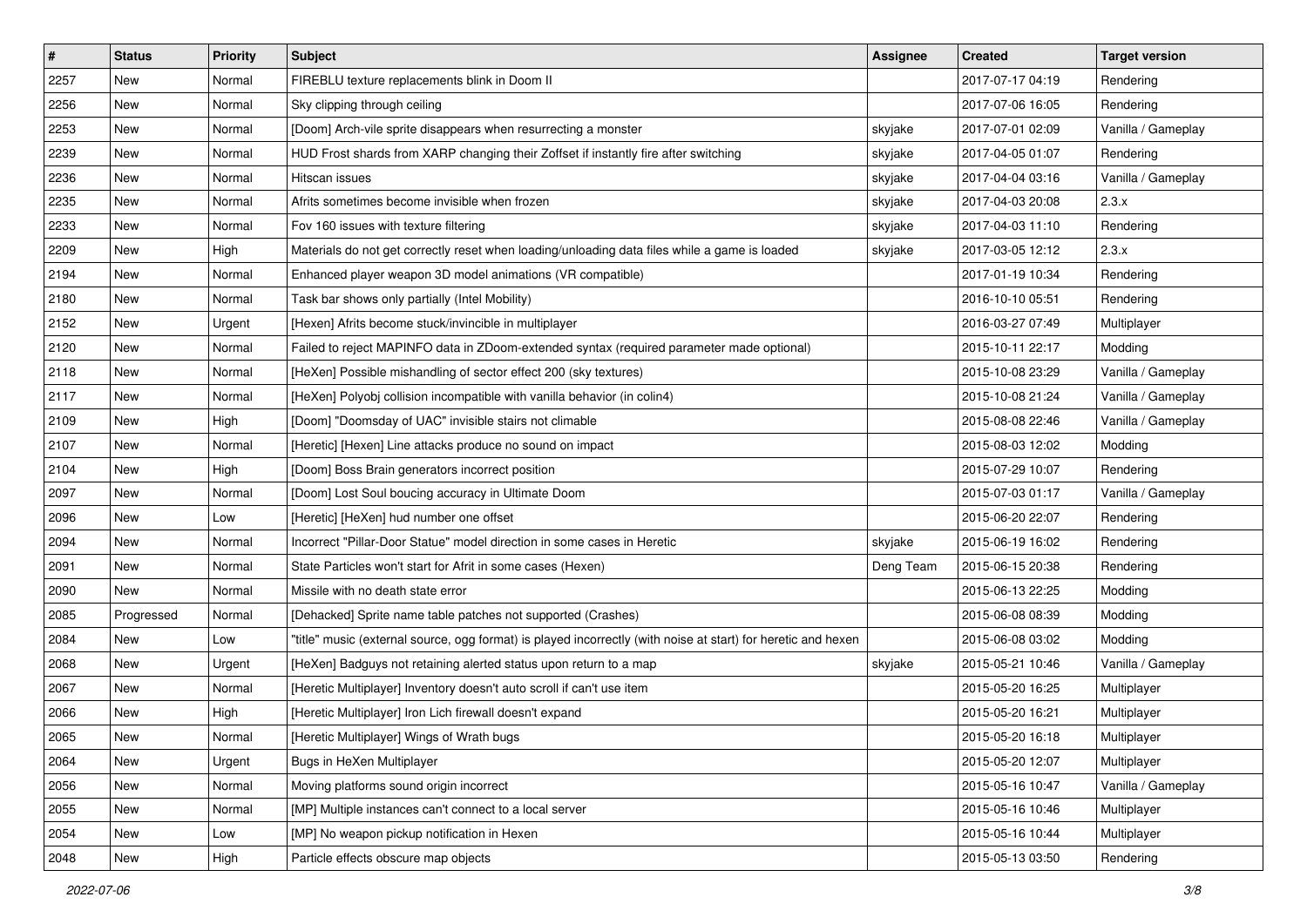| $\#$ | <b>Status</b> | <b>Priority</b> | Subject                                                                                  | Assignee  | <b>Created</b>   | <b>Target version</b>      |
|------|---------------|-----------------|------------------------------------------------------------------------------------------|-----------|------------------|----------------------------|
| 2042 | New           | High            | Mobj spawning at sector boundary height should choose highest contacted floor            |           | 2015-05-09 20:59 | Vanilla / Gameplay         |
| 2041 | New           | Normal          | Clipping issue in Hexen MAP10 - Wastelands near {x:160, y:-3248}                         |           | 2015-05-09 00:15 | Rendering                  |
| 2027 | New           | Normal          | Doom64TC map is missing 'on' textures for switches                                       |           | 2015-05-03 00:46 | Modding                    |
| 2025 | Progressed    | Normal          | Doom64TC does not have a fully functional HUD                                            | rhargrave | 2015-05-02 23:12 | Modding                    |
| 2021 | <b>New</b>    | High            | Doom64's ingame music is severely broken                                                 |           | 2015-04-30 18:52 | Modding                    |
| 2017 | Progressed    | Normal          | Build .pack/PK3 packages using CMake, with dependency tracking and automatic rebuilding  | skyjake   | 2015-04-29 23:10 | Build system and tools     |
| 2013 | <b>New</b>    | Normal          | [Doom] Pain Elemental Vanilla/Boom compatibility option                                  |           | 2015-04-08 17:05 | Vanilla / Gameplay         |
| 2012 | New           | Normal          | [Doom] Boom bug in Memento Mori II                                                       |           | 2015-04-08 17:01 | Modding                    |
| 2007 | New           | Normal          | [Hexen] Mana given when collecting already-owned, fourth-weapon pieces                   |           | 2015-03-30 18:26 | Vanilla / Gameplay         |
| 2000 | New           | Normal          | [Heretic, Hexen] Finale/hub text must be scaled down to fit (incorrect font glyph sizes) |           | 2015-03-20 09:18 | Vanilla / Gameplay         |
| 1999 | New           | Normal          | Window focus/close events ignored during busy mode (should defer)                        |           | 2015-03-18 15:25 | Input and game controllers |
| 1993 | Feedback      | High            | Switching maps while XG lines are active causes seg fault                                | vermil    | 2015-03-12 12:51 | Modding                    |
| 1989 | New           | Urgent          | Client assert fail (possible crash) if joining game during intermission                  | skyjake   | 2015-03-08 17:04 | Multiplayer                |
| 1988 | <b>New</b>    | Normal          | [MP] When spawning on a weapon, weapon fires at speed of pistol                          |           | 2015-03-08 02:10 | Multiplayer                |
| 1981 | New           | Normal          | Alerts can be opened in Busy mode, causing occasional visual artifacts                   |           | 2015-02-18 11:54 | Input and game controllers |
| 1980 | New           | Low             | Client should refuse to use the same userdir as another already running client           |           | 2015-02-16 00:19 | 2.3.x                      |
| 1972 | New           | Normal          | [MP] Fast-moving planes not always reach destination on client-side                      |           | 2015-02-11 18:44 | Multiplayer                |
| 1968 | New           | Low             | [Heretic, HeXen] Player's death removes footclipping effect (viewpoint jumps abruptly)   |           | 2015-02-11 11:10 | Rendering                  |
| 1967 | New           | Normal          | [Multiplayer] Heretic/HeXen liquid splashes/damaging floors doubled                      |           | 2015-02-11 11:07 | Multiplayer                |
| 1965 | New           | High            | [Doom] Multiplayer Arch Vile Fire doesn't thrust the player upward                       |           | 2015-02-11 10:57 | Multiplayer                |
| 1963 | New           | High            | [Doom] Spawning on top of a weapon leads to broken weapon (multiplayer)                  |           | 2015-02-11 10:46 | Multiplayer                |
| 1961 | New           | Normal          | Client fatal error due to invalid data received from server                              |           | 2015-02-11 10:11 | Multiplayer                |
| 1958 | <b>New</b>    | Normal          | Help infine clash with already playing infine                                            |           | 2015-01-30 23:54 | Rendering                  |
| 1957 | New           | Low             | [Doom] God Mode cheat doesn't respect Values def                                         |           | 2015-01-30 20:18 | Modding                    |
| 1952 | Progressed    | Normal          | Eternal Doom MAP26 malformed map hack causing memory release error                       |           | 2015-01-27 20:57 | Modding                    |
| 1942 | New           | Low             | About dialog contents clipping vs -fontsize                                              |           | 2015-01-12 21:02 | Rendering                  |
| 1929 | Progressed    | Normal          | Sprite priority handling                                                                 |           | 2014-12-12 20:31 | Modding                    |
| 1928 | New           | Normal          | GameSession: ThingArchive::serialIdFor: Thing archive exhausted!                         |           | 2014-12-11 22:52 | Rendering                  |
| 1925 | New           | Normal          | [Doom] Values def can't change nightmare skill level option                              |           | 2014-12-04 22:34 | Modding                    |
| 1923 | New           | Normal          | PNG textures render as solid black (embedded in WAD)                                     |           | 2014-12-04 13:55 | Modding                    |
| 1921 | New           | Normal          | [Doom] No screen wipe from map to post map InFine                                        |           | 2014-12-04 00:37 | Vanilla / Gameplay         |
| 1915 | Feedback      | Lowest          | Click-to-focus also handled as UI click                                                  | Deng Team | 2014-11-28 11:31 | Input and game controllers |
| 1897 | New           | Low             | Slightly different sprite clipping in Dday versus vanilla                                |           | 2014-11-12 11:41 | Vanilla / Gameplay         |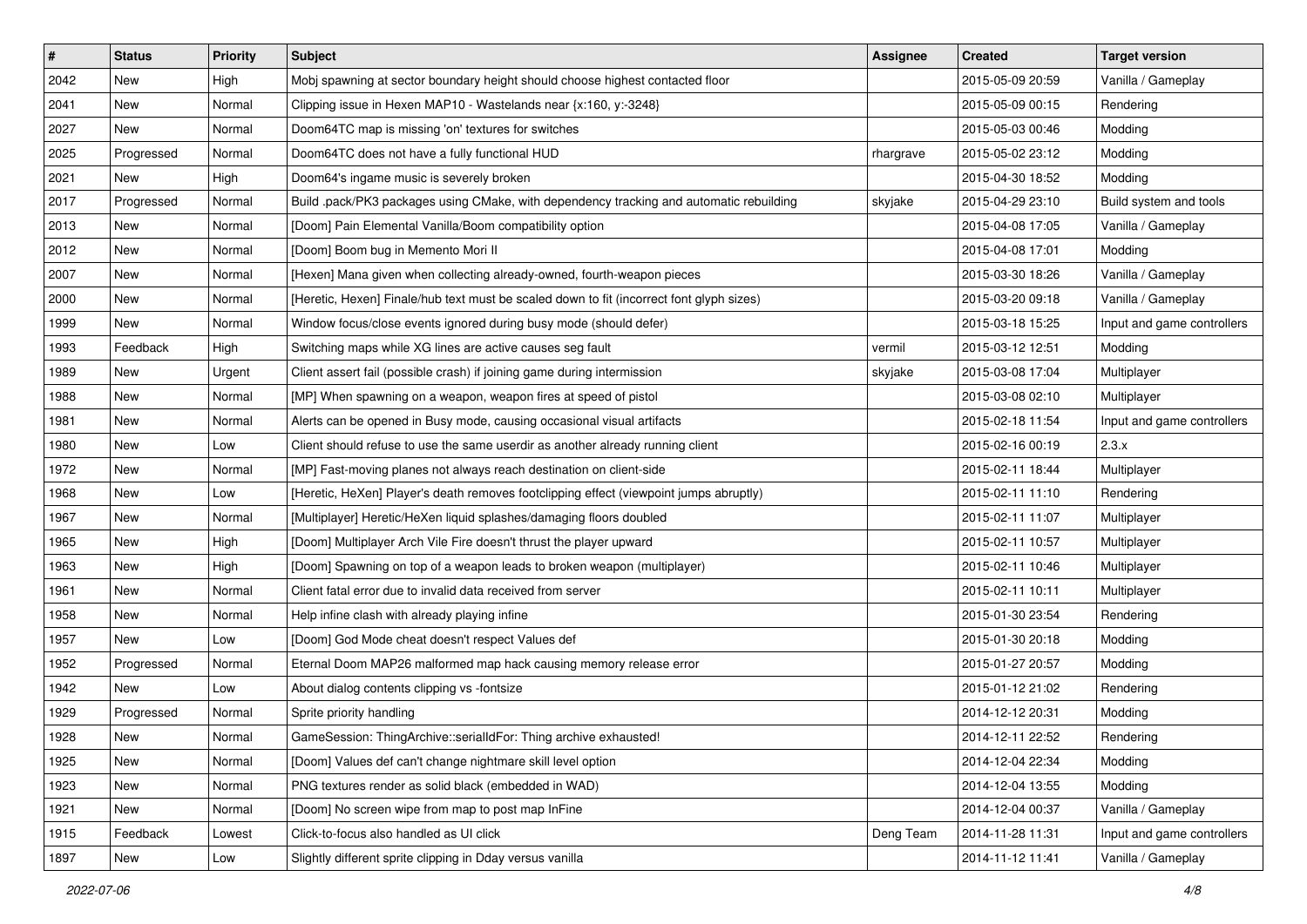| #    | <b>Status</b> | <b>Priority</b> | <b>Subject</b>                                                                | Assignee | <b>Created</b>   | <b>Target version</b>      |
|------|---------------|-----------------|-------------------------------------------------------------------------------|----------|------------------|----------------------------|
| 1894 | New           | Normal          | [Heretic] Map that relies on original footclipping                            |          | 2014-11-04 00:29 | Vanilla / Gameplay         |
| 1893 | <b>New</b>    | Low             | Automap drawing difference to original games                                  |          | 2014-11-04 00:17 | Vanilla / Gameplay         |
| 1885 | New           | Normal          | [Multiplayer] Incorrect player numbers in scoreboard between maps             |          | 2014-10-19 19:53 | Multiplayer                |
| 1883 | New           | Normal          | [MP] no teleporter sound when spawning/respawning                             |          | 2014-10-19 19:50 | Multiplayer                |
| 1880 | New           | High            | Key repeat rate is dependent on the user's configuration at OS level          |          | 2014-10-16 23:50 | Input and game controllers |
| 1876 | In Progress   | High            | [XG] Floor chains appear infunctional                                         | skyjake  | 2014-10-11 11:08 | Modding                    |
| 1863 | New           | Low             | [automap] line updating                                                       |          | 2014-09-09 12:22 | Rendering                  |
| 1858 | New           | Low             | 0 tic/time handling                                                           |          | 2014-08-22 11:08 | Modding                    |
| 1828 | New           | Low             | Tutorial doesn't claim mouse after clicking during launch                     |          | 2014-06-19 13:12 | Input and game controllers |
| 1827 | New           | High            | [Doom] Revenant infinite loop case                                            |          | 2014-06-19 00:01 | Vanilla / Gameplay         |
| 1821 | Progressed    | High            | [Hexen] Monsters do not always awaken (Seven Portals and elsewhere)           | skyjake  | 2014-06-14 12:22 | Vanilla / Gameplay         |
| 1819 | New           | Normal          | Mobi Particles won't start.                                                   |          | 2014-06-02 19:02 | Rendering                  |
| 1817 | Feedback      | Normal          | Premap infine and preplaying music oversight                                  | vermil   | 2014-05-30 12:03 | Modding                    |
| 1816 | New           | Normal          | First sound played at map start up erroneously doesn't play                   |          | 2014-05-30 11:58 | Modding                    |
| 1815 | New           | Normal          | Screen wipe still smoothed with Vanilla renderer profile (console transition) |          | 2014-05-27 19:20 | Rendering                  |
| 1808 | Progressed    | High            | New sprites in addons do not work                                             |          | 2014-05-20 10:40 | Modding                    |
| 1783 | New           | Normal          | Ambient occlusion crosses sectors with different heights                      |          | 2014-04-25 15:39 | Rendering                  |
| 1744 | New           | Normal          | [Heretic] Waterfall sounds switch from left to right (centered in vanilla)    |          | 2014-04-08 22:00 | Vanilla / Gameplay         |
| 1735 | New           | Low             | Doom2 PWAD save games use level name from IWAD                                |          | 2014-03-13 03:08 | User interface             |
| 1734 | Progressed    | Low             | Games' Help InFine scripts have no sounds                                     |          | 2014-03-11 12:42 | Vanilla / Gameplay         |
| 1723 | New           | Normal          | [Value def's] impossible to remove pistol                                     |          | 2014-02-02 22:26 | Modding                    |
| 1718 | New           | Low             | Inventory item display/selection issues                                       |          | 2014-01-25 01:02 | Modding                    |
| 1709 | New           | Low             | Infine events interfere with taskbar                                          |          | 2014-01-07 20:56 | Input and game controllers |
| 1701 | New           | Normal          | [Doom] Map08/ExM8 sound emulation                                             |          | 2014-01-03 17:03 | Vanilla / Gameplay         |
| 1661 | New           | Normal          | [Deathkings] Bad behavior of object in lift (mobj hitbox overlap)             |          | 2013-11-11 09:06 | Vanilla / Gameplay         |
| 1660 | New           | Normal          | Player start near wall leads to misplaced player                              |          | 2013-11-10 22:08 | Modding                    |
| 1644 | New           | Lowest          | [HeXen beta demo] Should have Heretic crush behaviour                         |          | 2013-10-28 20:45 | Vanilla / Gameplay         |
| 1631 | New           | .ow             | Doom 2 finale: animation speeds for the Cast                                  |          | 2013-10-22 12:44 | Rendering                  |
| 1606 | Progressed    | Normal          | M_THERMM and HUD message font replacement                                     |          | 2013-10-19 16:53 | Modding                    |
| 1598 | New           | Low             | Strange vertical view bobbing when running into walls                         |          | 2013-10-18 11:08 | Vanilla / Gameplay         |
| 1597 | New           | Low             | [HUD] Psprite positioning too low                                             |          | 2013-10-18 11:06 | Rendering                  |
| 1593 | New           | Low             | [Doom] Excess state in rocket explosion                                       |          | 2013-10-18 10:58 | Modding                    |
| 1592 | New           | Low             | [HUD] Weapon lower animation briefly restarts                                 |          | 2013-10-18 10:57 | Rendering                  |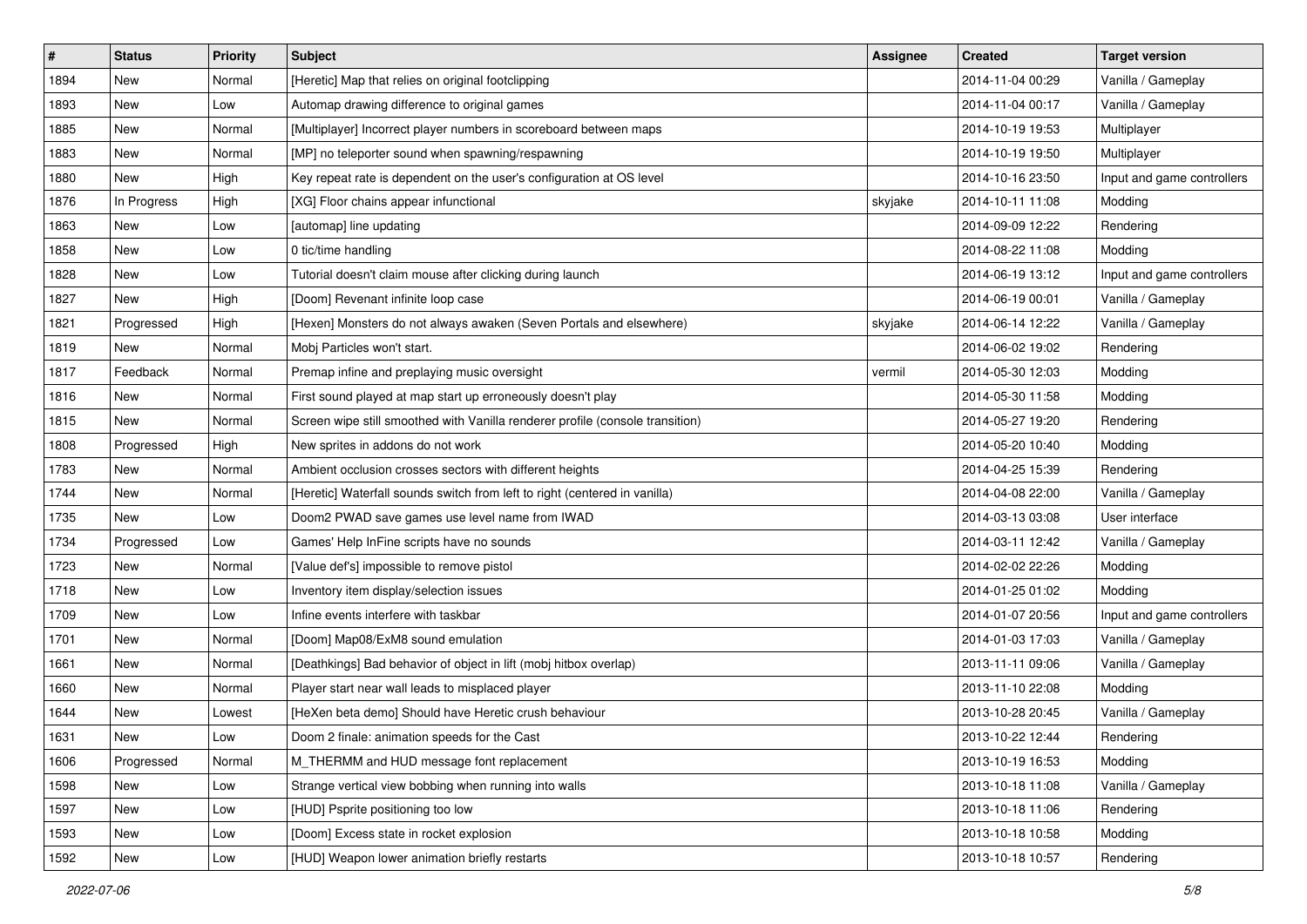| $\sharp$ | <b>Status</b> | <b>Priority</b> | <b>Subject</b>                                                  | Assignee | <b>Created</b>   | <b>Target version</b>      |
|----------|---------------|-----------------|-----------------------------------------------------------------|----------|------------------|----------------------------|
| 1591     | Progressed    | Low             | [BSP] Fully overlapped map geometry is not always split         |          | 2013-10-18 10:55 | Modding                    |
| 10       | New           | Normal          | [InFine] Line spacing for text                                  |          | 2013-10-11 12:18 | Rendering                  |
| 1130     | New           | Low             | Mana bars on the statusbar ignore opacity                       |          | 2013-08-05 09:09 | Rendering                  |
| 1129     | New           | Normal          | Various mobj Z movement clipping bugs                           |          | 2013-08-05 08:49 | Vanilla / Gameplay         |
| 1126     | New           | Normal          | MD2 model render pop                                            |          | 2013-07-25 09:28 | Rendering                  |
| 1125     | New           | Low             | Handling missing OpenGL support during launch                   |          | 2013-07-25 01:25 | Rendering                  |
| 1104     | Progressed    | Normal          | Replacement flats VS texture animations                         |          | 2012-12-18 14:50 | Modding                    |
| 1096     | New           | Normal          | [Doom] Red shadows in status bar font                           |          | 2012-10-19 14:19 | Rendering                  |
| 1092     | New           | Low             | [Chex/HacX] Weapon names in Controls menu                       |          | 2012-10-03 19:20 | Modding                    |
| 1091     | New           | Low             | No sound effect played when pressing F7 or F8                   |          | 2012-09-26 18:05 | Input and game controllers |
| 1089     | Progressed    | High            | [MP] Client cannot dismiss "Help/Info" finale                   |          | 2012-09-18 10:48 | Multiplayer                |
| 1088     | <b>New</b>    | Low             | [Hexen] Hud doesn't switch to INRED graphics when low on health |          | 2012-09-02 21:25 | Rendering                  |
| 1083     | New           | Normal          | In-game window contents resizing glitches                       |          | 2012-08-28 17:53 | Rendering                  |
| 1081     | New           | Low             | [Doom] Chainsaw sounds do not match original game               |          | 2012-08-28 17:39 | Vanilla / Gameplay         |
| 1078     | New           | High            | Patch texture composition logic errors                          |          | 2012-08-25 02:28 | Vanilla / Gameplay         |
| 1076     | New           | Normal          | [Doom] 3d movement option broken                                |          | 2012-08-12 21:54 | Vanilla / Gameplay         |
| 1069     | New           | Normal          | Default background colour for holes in splash screens           |          | 2012-07-23 07:54 | Rendering                  |
| 1067     | New           | Low             | White player arrow missing on automap                           |          | 2012-07-21 02:36 | Rendering                  |
| 1064     | New           | High            | [Hexen] Interludes can no longer be moved (MAPINFO vs. Infine)  |          | 2012-07-09 22:27 | Modding                    |
| 1063     | <b>New</b>    | Normal          | Flash state models offset incorrectly in 16:10                  |          | 2012-07-03 12:05 | Rendering                  |
| 1059     | New           | Normal          | [Heretic] Health counter jumps up and down                      |          | 2012-06-24 17:05 | Rendering                  |
| 1058     | New           | Low             | [Heretic] D'sparil only supports up to 256 teleporter spots     |          | 2012-06-20 16:12 | Modding                    |
| 1045     | New           | Low             | [Hexen] Moving platform sound loops while menu open             |          | 2012-05-17 11:24 | Vanilla / Gameplay         |
| 1042     | New           | High            | [Windows] Alt key and console activation                        |          | 2012-05-15 08:16 | 3.0                        |
| 1041     | New           | High            | [Windows] Pressing Alt/AltGr key confuses turning               |          | 2012-05-15 07:57 | 3.0                        |
| 1032     | New           | Normal          | [Heretic] Badguy auto/raise lower to camera                     |          | 2012-04-24 09:31 | Modding                    |
| 1031     | New           | Normal          | Shootable triggers and freelook                                 |          | 2012-04-20 13:31 | Modding                    |
| 1015     | New           | High            | Player getting stuck on certain walls?                          |          | 2012-03-31 07:58 | Vanilla / Gameplay         |
| 1008     | New           | Normal          | HUD weapon discrepancy (in release build?)                      |          | 2012-03-09 21:17 | Vanilla / Gameplay         |
| 1007     | New           | Normal          | [Doom] Sound emitter overlap handling                           |          | 2012-03-09 12:08 | Vanilla / Gameplay         |
| 1004     | New           | Normal          | [Hexen] 3D Tree_Destructive appearance is incorrect             |          | 2012-03-05 13:48 | Rendering                  |
| 997      | New           | Normal          | [Hexen] Player gets stuck in turning polyobjs                   |          | 2012-03-04 12:18 | Vanilla / Gameplay         |
| 995      | New           | Low             | [Doom] Shotgun Guy drops multiple Shotguns?                     |          | 2012-03-04 10:30 | Modding                    |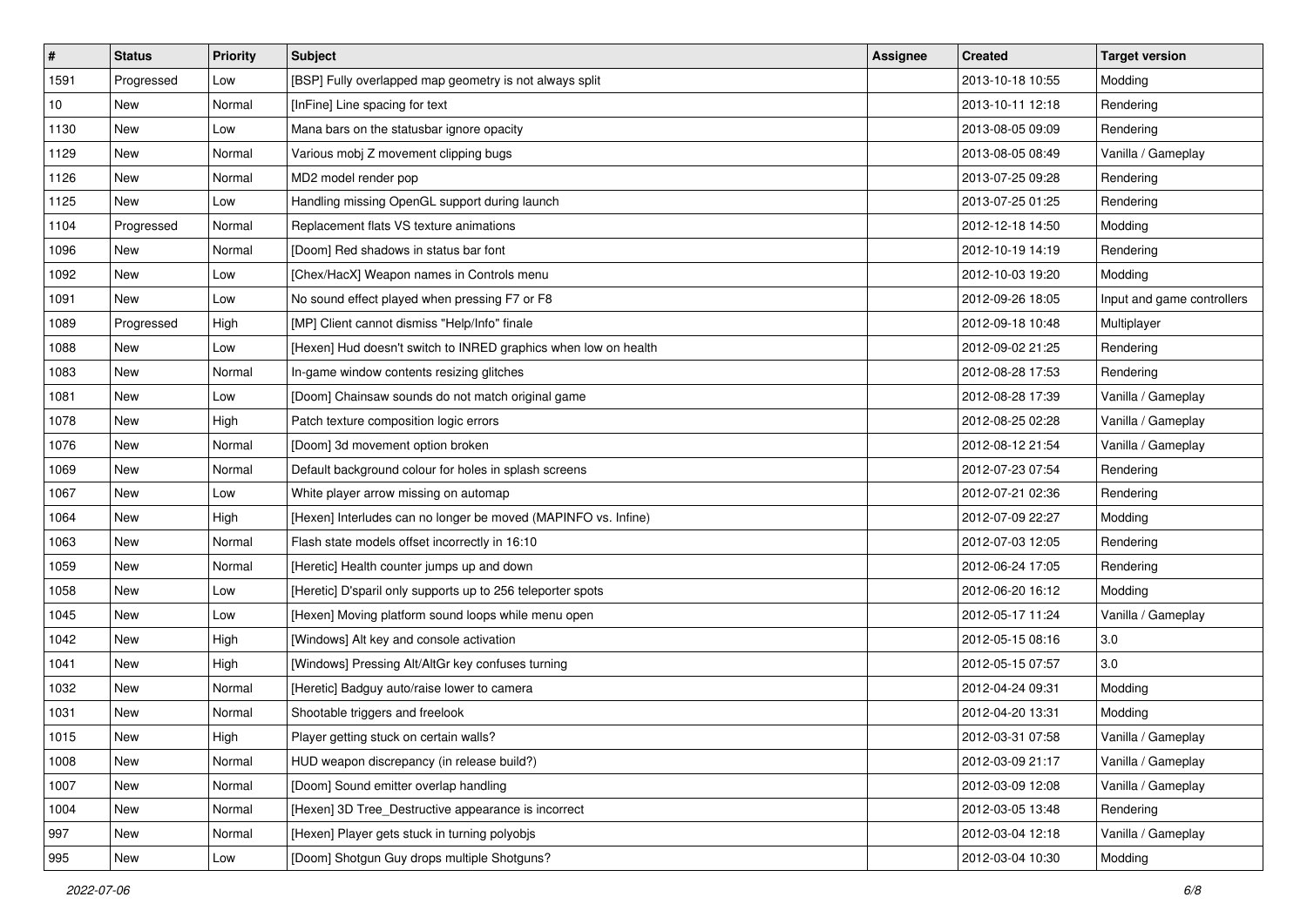| $\vert$ # | <b>Status</b> | <b>Priority</b> | Subject                                                                           | <b>Assignee</b> | <b>Created</b>   | <b>Target version</b>      |
|-----------|---------------|-----------------|-----------------------------------------------------------------------------------|-----------------|------------------|----------------------------|
| 975       | New           | Normal          | [Doom] Armour Helmets full bright                                                 |                 | 2011-11-16 12:59 | Vanilla / Gameplay         |
| 972       | New           | Normal          | [Doom] Lost Souls infinite Z height                                               |                 | 2011-10-25 19:54 | Modding                    |
| 970       | <b>New</b>    | Low             | [Doom] Evil Eye height issue                                                      |                 | 2011-10-19 09:03 | Modding                    |
| 968       | New           | Normal          | [Doom] Mancubus attacks and high Z height differences                             |                 | 2011-09-12 12:32 | Vanilla / Gameplay         |
| 967       | <b>New</b>    | Low             | Sprite angling incorrect at sharp angles                                          |                 | 2011-09-12 12:14 | Rendering                  |
| 966       | Progressed    | Normal          | [Doom] Use of CWILV graphics on automap                                           |                 | 2011-07-20 17:20 | Rendering                  |
| 964       | <b>New</b>    | Normal          | [XG] Sounds ignore defined group                                                  |                 | 2011-06-17 07:48 | Modding                    |
| 963       | <b>New</b>    | Normal          | "spawnmobj" baddies auto wake up in area the player has shot                      |                 | 2011-06-13 20:18 | Modding                    |
| 959       | New           | Normal          | [Doom] Crushed bad guys and tag666                                                |                 | 2011-03-31 15:01 | Vanilla / Gameplay         |
| 925       | <b>New</b>    | Normal          | [Doom] Map32: Secret exit quirk not replicated                                    |                 | 2010-07-09 09:19 | Vanilla / Gameplay         |
| 921       | Progressed    | High            | Blockmap-defined Linedef crossing order                                           |                 | 2010-06-22 23:07 | Vanilla / Gameplay         |
| 919       | <b>New</b>    | Normal          | [Doom] Blast damage algorithm                                                     |                 | 2010-06-10 08:56 | Vanilla / Gameplay         |
| 918       | New           | Low             | Particles and looking up/down sharply                                             |                 | 2010-06-09 13:09 | Rendering                  |
| 915       | <b>New</b>    | Low             | [Hexen] Wraithverge Ghosts incorrectly full bright                                |                 | 2010-06-03 20:15 | Vanilla / Gameplay         |
| 910       | New           | Normal          | Flat tiling error with custom flats                                               |                 | 2010-05-30 14:41 | Rendering                  |
| 909       | <b>New</b>    | Normal          | [Hexen] Tiny difference in Ettin behaviour                                        |                 | 2010-05-27 12:44 | Vanilla / Gameplay         |
| 908       | New           | High            | Detail texture maximum distance ignored                                           |                 | 2010-05-11 23:31 | Rendering                  |
| 883       | New           | High            | [Hexen] Map 2: HOM in floor near x:-425 y:2943 (clip cull)                        |                 | 2010-04-03 00:44 | Rendering                  |
| 882       | New           | Normal          | Fullbright psprites and colored lighting                                          |                 | 2010-03-31 15:46 | Rendering                  |
| 877       | New           | High            | Texture offset anomaly                                                            |                 | 2010-03-21 11:42 | Vanilla / Gameplay         |
| 787       | New           | Normal          | [Co-op] Voodoo dolls not supported                                                |                 | 2009-09-26 09:08 | Vanilla / Gameplay         |
| 778       | Progressed    | Urgent          | Gamepad usability issues                                                          |                 | 2009-09-17 16:56 | Input and game controllers |
| 753       | <b>New</b>    | Lowest          | [Hexen] Invincible Afrits                                                         |                 | 2009-08-31 19:34 | Modding                    |
| 729       | New           | Low             | Models cut off in 16:10 view ratio                                                |                 | 2009-07-13 22:03 | Rendering                  |
| 684       | <b>New</b>    | Normal          | Sprites moving up if their bottom intersects the floor                            |                 | 2009-05-07 10:15 | Vanilla / Gameplay         |
| 671       | New           | Normal          | [Heretic] Enemy missile spreads have incorrect vertical aim                       |                 | 2009-04-14 16:28 | Modding                    |
| 669       | New           | Low             | 0 tic state issues                                                                |                 | 2009-04-14 12:43 | Modding                    |
| 665       | New           | Low             | [Heretic] Some missiles should not splash                                         |                 | 2009-04-13 19:07 | Modding                    |
| 637       | New           | High            | [Hexen] Class change in-game causes instability, issues                           |                 | 2009-03-02 22:04 | Modding                    |
| 613       | New           | Low             | [InFine] Inadvertent background animation                                         |                 | 2009-02-25 22:42 | Rendering                  |
| 566       | Progressed    | Low             | [Resampler] Low quality sound samples play distorted                              |                 | 2008-11-06 21:14 | Modding                    |
| 552       | New           | Normal          | Ambient occlusion on middle surfaces of 2-sided lines                             |                 | 2008-10-24 11:52 | Rendering                  |
| 514       | New           | Low             | Light decoration placement on planes if origin is incident with a sector boundary |                 | 2008-05-29 10:23 | Rendering                  |